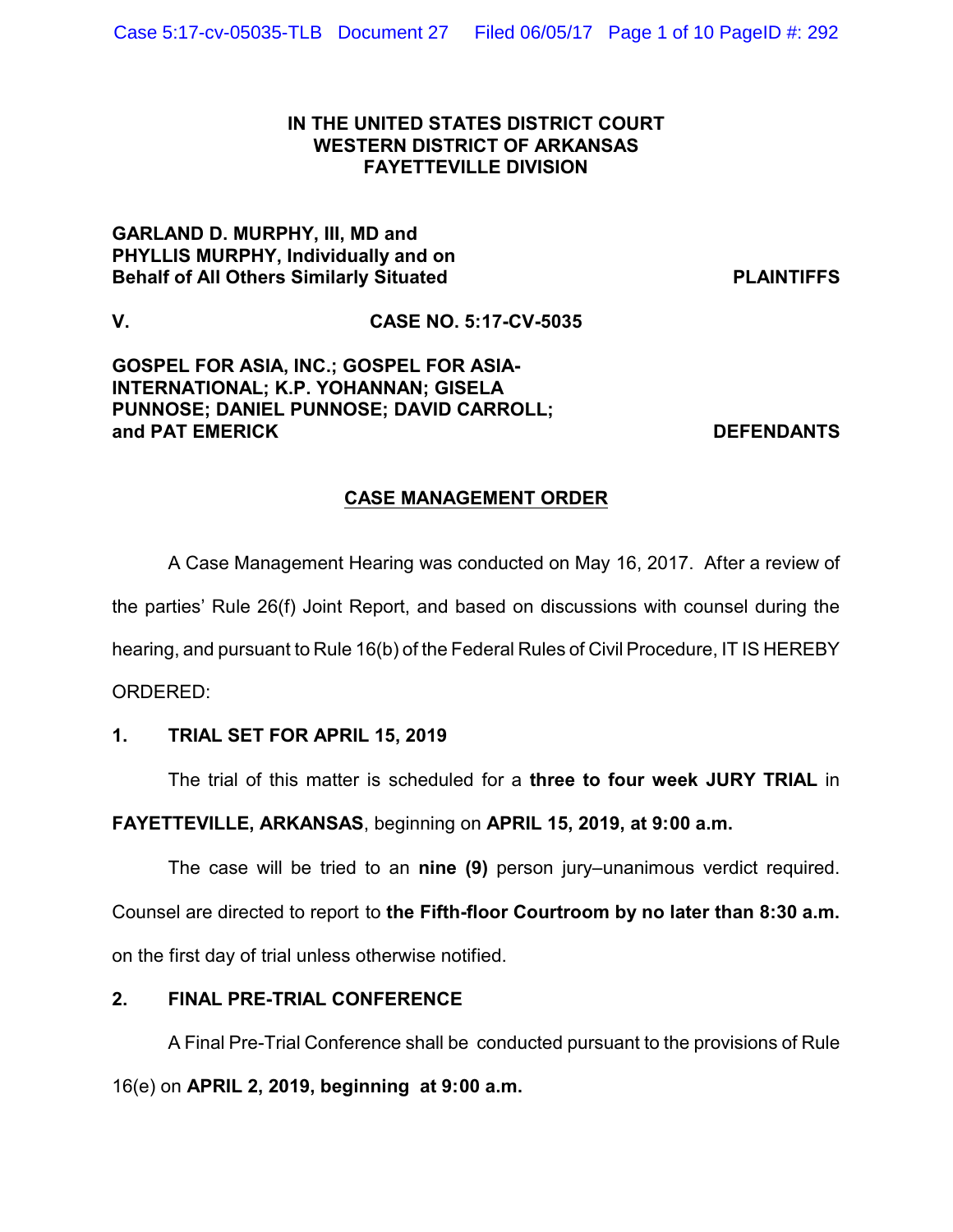Case 5:17-cv-05035-TLB Document 27 Filed 06/05/17 Page 2 of 10 PageID #: 293

### **3. AMENDMENT OF PLEADINGS**

Leave to amend pleadings and/or to add or substitute parties shall be sought no later than **OCTOBER 19, 2017**.

#### **4. EXPERT DISCLOSURES**

#### (a) **Class Expert Witnesses**

Plaintiffs' deadline to provide disclosures and written reports for class experts pursuant to Rule 26(a)(2) is **OCTOBER 15, 2017**. Defendants' deadline to provide class expert witness disclosures and written reports pursuant to Rule 26(a)(2) is **NOVEMBER 30, 2017**. The deadline to provide disclosures and reports of rebuttal experts (*i.e.* whose testimony will be offered solely to contradict or rebut the expert opinions offered by an opposing class expert) is **DECEMBER 15, 2017**.

#### (b) **Merit Expert Witnesses**

Plaintiffs' deadline to provide disclosures and written reports for merit experts pursuant to Rule 26(a)(2) is **AUGUST 31, 2018**. Defendants' deadline to provide expert merit witness disclosures and written reports pursuant to Rule 26(a)(2) is **OCTOBER 5, 2018**. The deadline to provide disclosures and reports of rebuttal experts (*i.e.* whose testimony will be offered solely to contradict or rebut the expert opinions offered by an opposing merit expert) is **OCTOBER 19, 2018**.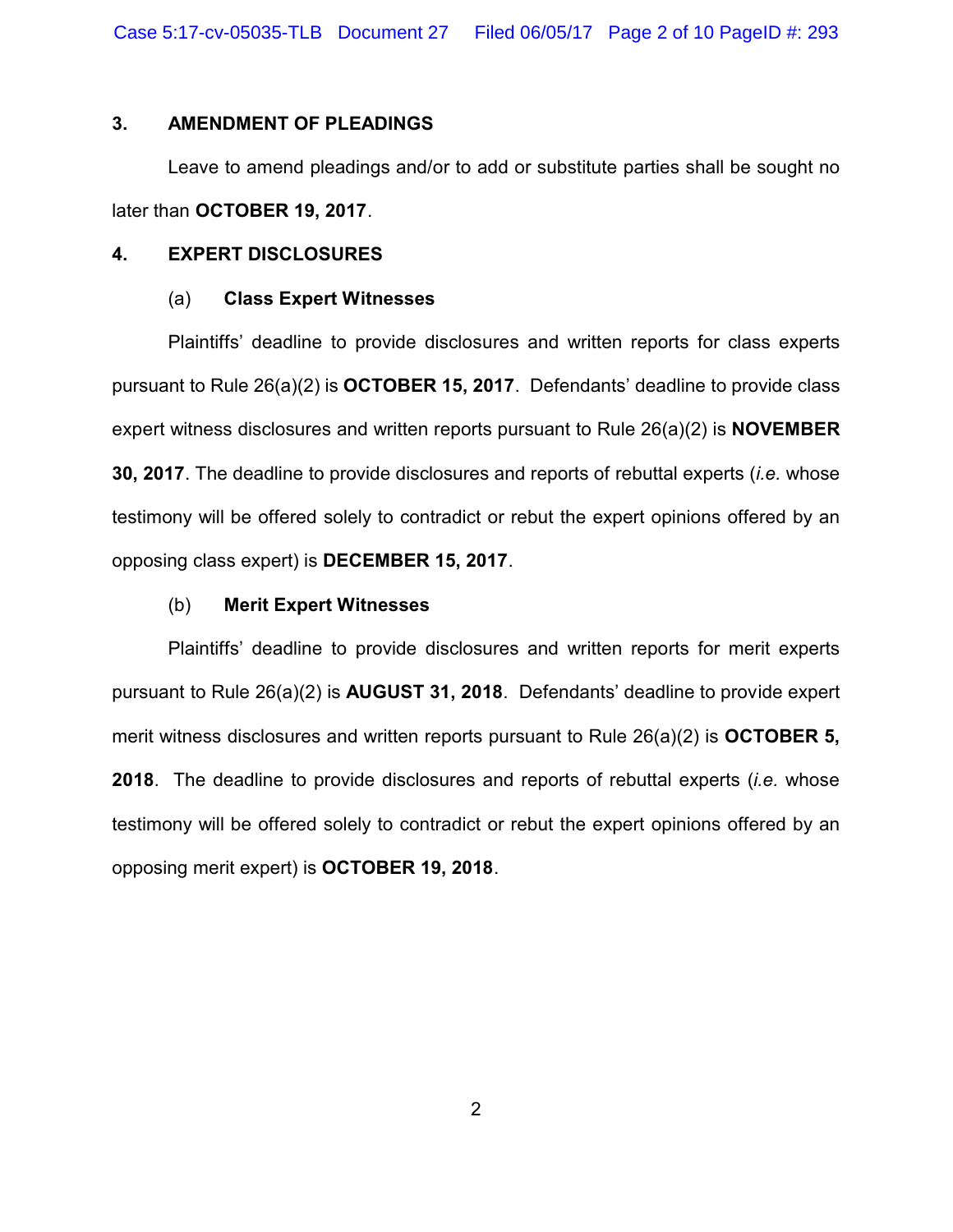# **5. DISCOVERY**

The scope of discovery may include both class and merits discovery. That said, discovery which clearly has no purpose other than for merits issues should be deferred until after the Court rules on class certification.

The discovery deadline is **NOVEMBER 16, 2018**. The parties may conduct discovery beyond this date if all parties are in agreement to do so. To avoid later misunderstandings, such agreements should be reduced to a writing which describes the type, scope, and length of the extended period of discovery. That said, the Court will not resolve any disputes which may arise in the course of extended discovery.

All discovery requests must be propounded sufficiently in advance of the discovery deadline to allow for a timely response. Witnesses and exhibits not identified and produced in response to Rule 26(a)(1) Initial Disclosures, and/or in response to subsequent discovery requests, may not be used at trial except in extraordinary circumstances. The Court will not grant a continuance because a party does not have time in which to depose a lay or expert witness.

#### **6. MOTIONS DEADLINES**

(a) **Class Certification Motions**: The deadline to file class certification motions is **JANUARY 19, 2018**.

- Responses to class certification motions are due not later than six  $(6)$  weeks after the motion is filed.
- Replies are due not later than three (3) weeks after the response is filed.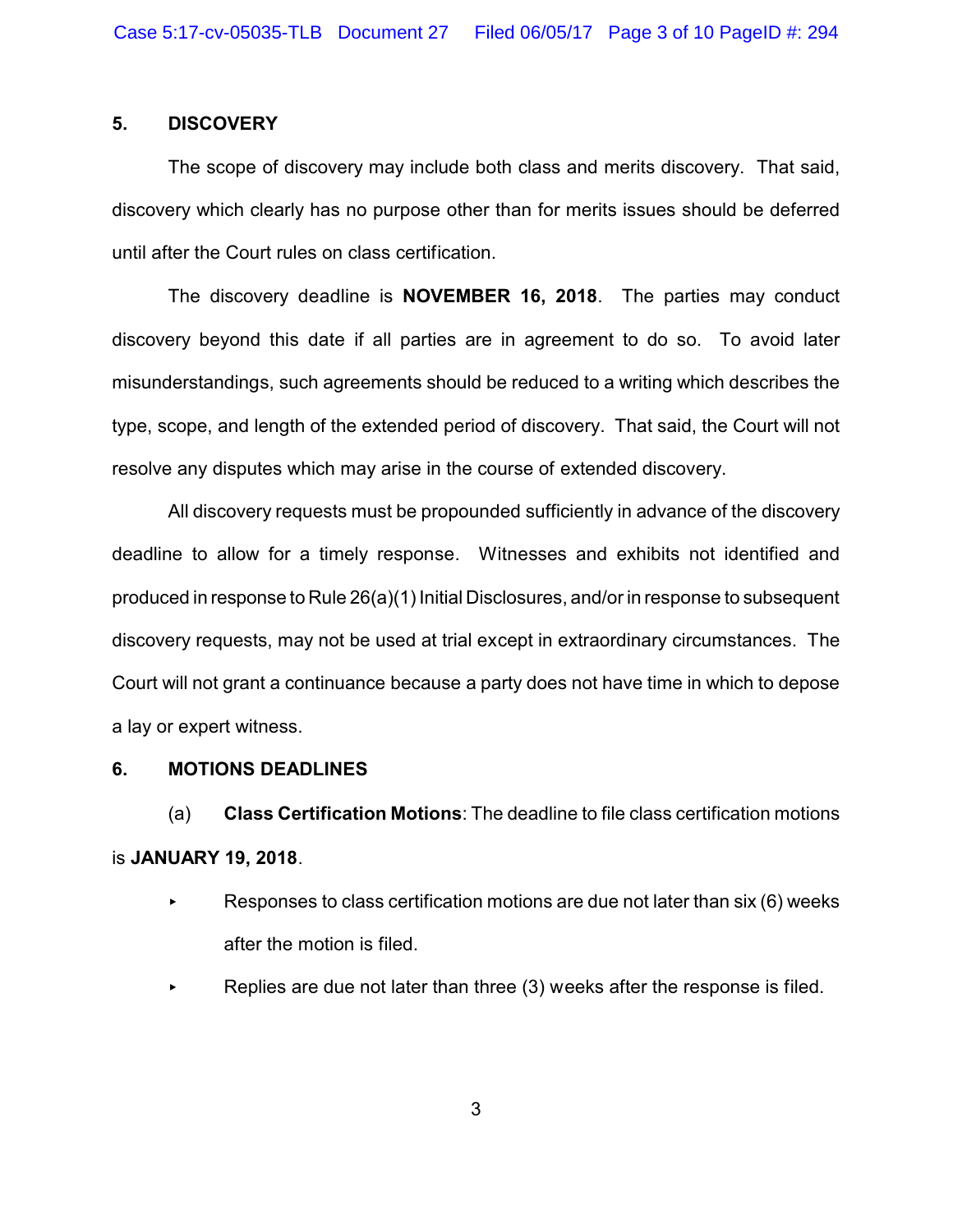- < A hearing on class certification motions is tentatively set for **APRIL 13, 2018**, **at 10:30 am<sup>1</sup> in the fifth floor courtroom in Fayetteville.** If the parties envision an evidentiary hearing (in addition to oral argument), counsel should notify the Court will in advance of the hearing date. If the parties do not desire a hearing on pending motions, they should inform the Court as soon as possible.
- < If the parties request an evidentiary hearing—and the Court agrees—then exhibit and witness lists to be presented at the hearing (if any) are to be submitted to the Court at least one week prior to the scheduled hearing.

(b) **Discovery Motions**: In the event of a discovery dispute, the parties must do the following prior to filing any discovery motion:

(i) Confer in good faith to resolve or narrow the dispute as much as possible.

(ii) The senior most lead counsel for each party must directly confer with each other (in person or by phone) and work to bridge and resolve any remaining disputes.

(iii) If the parties remain at an impasse, they should notify the Court and request a telephone conference.

 $(iv)$  In advance of the scheduled phone conference, the parties must email a joint letter to Chambers which (1) provides a one paragraph overview of the dispute—concisely written—in a non-argumentative fashion; and (2) is followed by

<sup>&</sup>lt;sup>1</sup>If class motion practice begins substantially earlier than January 19, 2019, the Court will advance the hearing date on its docket.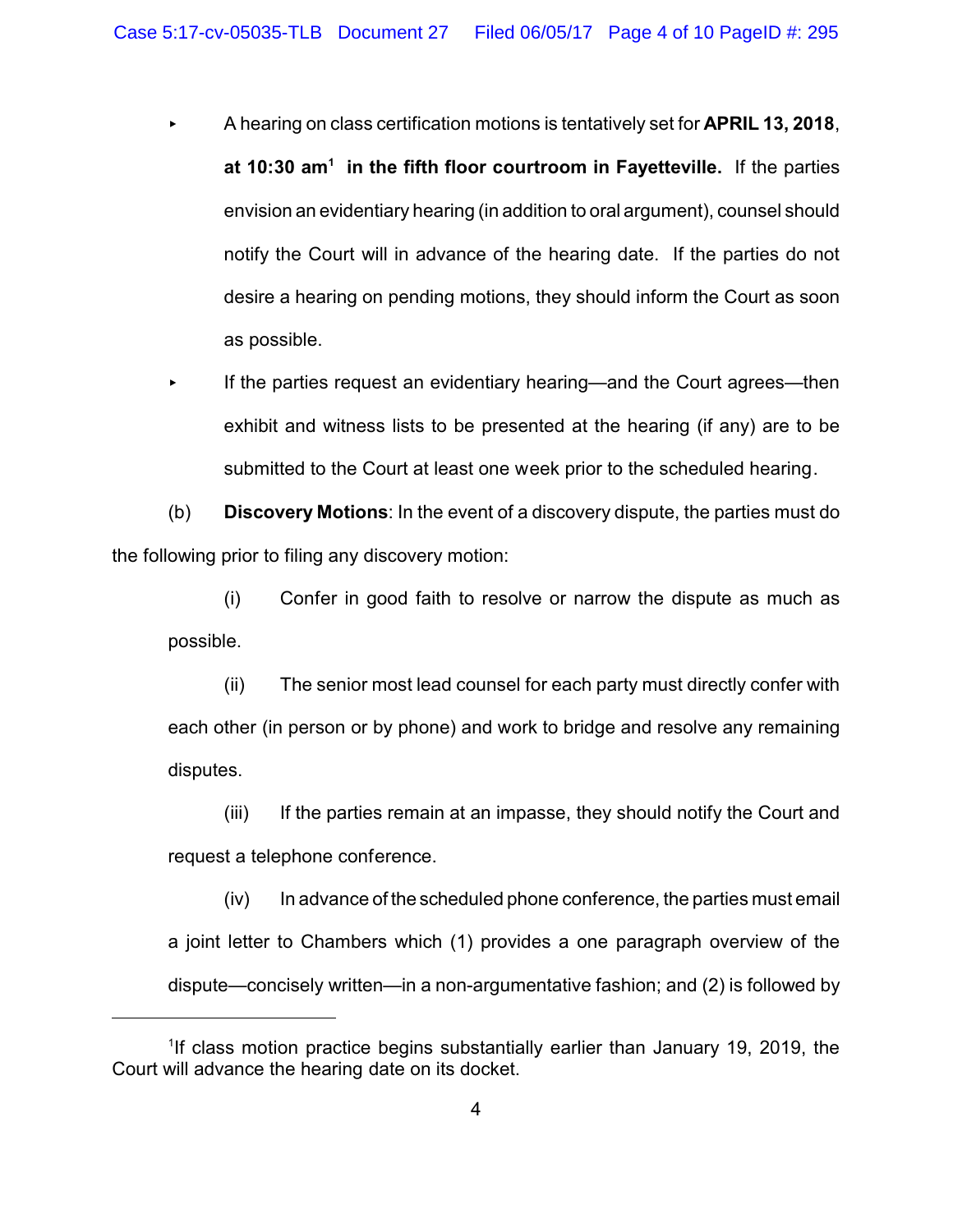a concise statement of each side's position—which shall be no more than two (2) pages per side.

(c) **Dispositive Motions**: The deadline to file dispositive motions is **DECEMBER 7, 2018.** 

(d) *Daubert* **Motions**: If applicable, *Daubert* and related expert disqualification motions for merits experts should be filed no later than **DECEMBER 7, 2018**.

(e) **Motions in Limine**: Motions in limine must be filed on or before **MARCH 19, 2019.** Responses must be filed within seven (7) days thereafter. Motions submitted after the deadline may be denied solely on that ground. Briefs in Support of such motions and responses shall not exceed three (3) pages per ruling sought, except on leave of Court for good cause shown.

# **7. MEMORANDUM BRIEFS**

Memorandum briefs filed in support or in response to a motion (other than liminal motions) must not exceed twenty (20) pages in length, without leave of court and for good cause shown. Reply briefs, when permitted, must not exceed seven (7) pages in length.

# **8. SETTLEMENT CONFERENCE**

The parties are ordered to attend a Settlement Conference with Magistrate Judge Erin L. Wiedemann by no later than **FEBRUARY 15, 2019**. The exact date will be set by separate order.<sup>2</sup>

 $2$ By motion, for good cause shown, the parties may request to be excused from this requirement. "Good cause" will be established by a statement that (1) the posture of the case is such that the parties believe settlement efforts would be futile and, (2) the parties intend to proceed to trial as scheduled.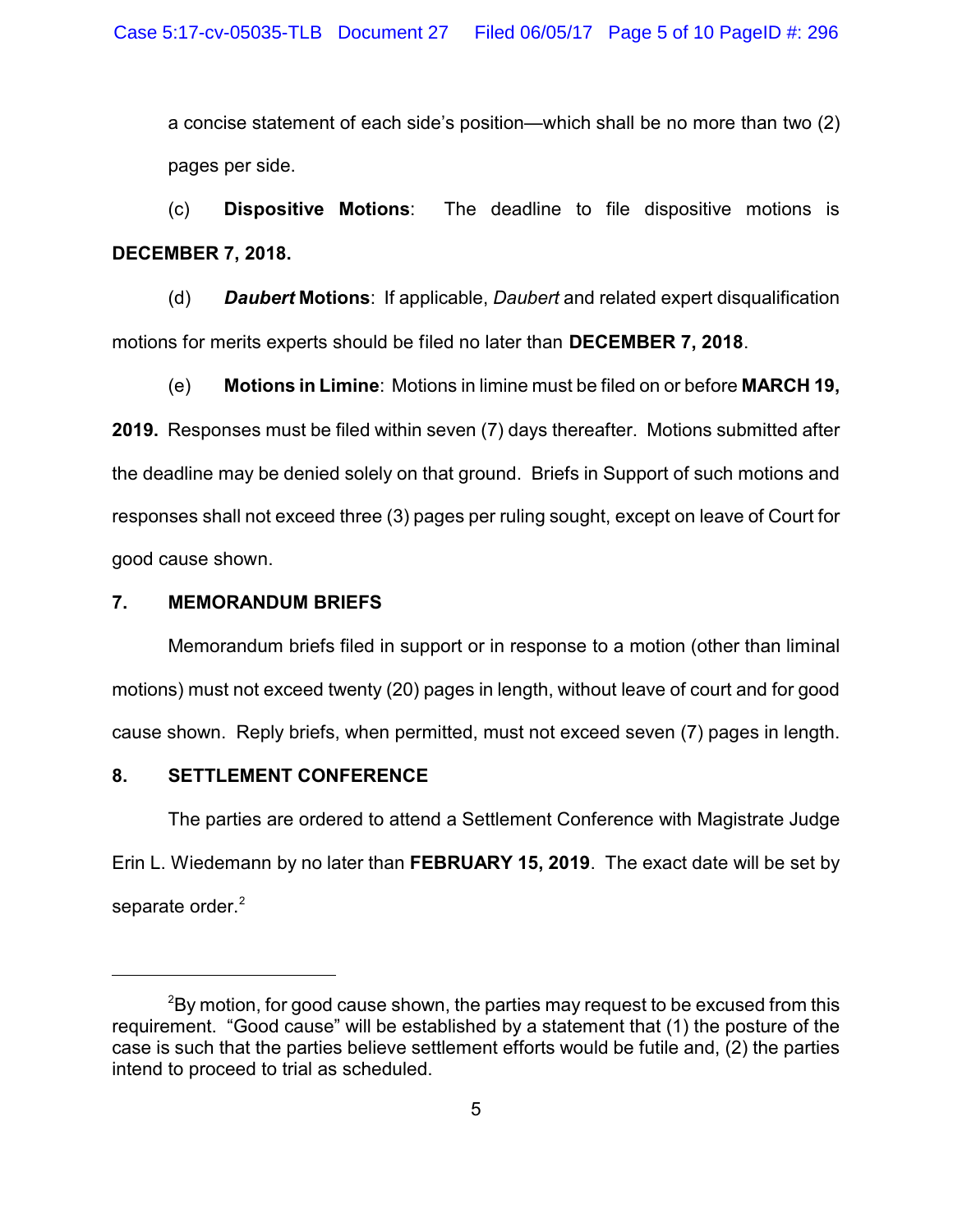### **9. PRETRIAL DISCLOSURE SHEET**

Pursuant to the provisions of Rule 26(a)(3), the parties shall simultaneously file Pretrial Disclosures on **MARCH 5, 2019**, in a form consistent with the outline contained in Local Rule 26.2.

#### **10. DEPOSITIONS TO BE USED AT TRIAL PURSUANT TO RULE 32<sup>3</sup>**

The party seeking to present deposition testimony at trial must designate the pertinent portions of a deposition to be used as evidence by **MARCH 5, 2019**. The other party must then provide notice of evidentiary objections and/or supplemental counterdesignations by **MARCH 12, 2019**. These designations and objections should not be filed with the Court, but rather exchanged by the parties. The parties shall then confer in good faith to resolve any objections to designations.

Any unresolved objections shall be made by a joint written motion ("Joint Motion to Resolve Objections to the Deposition Testimony of *name of witness*") filed no later than **MARCH 19, 2019**. Instructions for preparing the joint motion and the form to be used are posted on the Court's website at <http://www.arwd.uscourts.gov/judge-brooks-forms>. Objections will be resolved during the Final Pre-Trial Conference.

#### **11. JURY INSTRUCTIONS**

The parties must confer in advance regarding proposed jury instructions in an attempt to narrow areas of disagreement. The parties shall jointly submit a single agreed set of proposed instructions (clearly marked "AGREED") to Chambers on or before

<sup>&</sup>lt;sup>3</sup>Depositions to be used solely for impeachment are not contemplated by the requirements of this paragraph.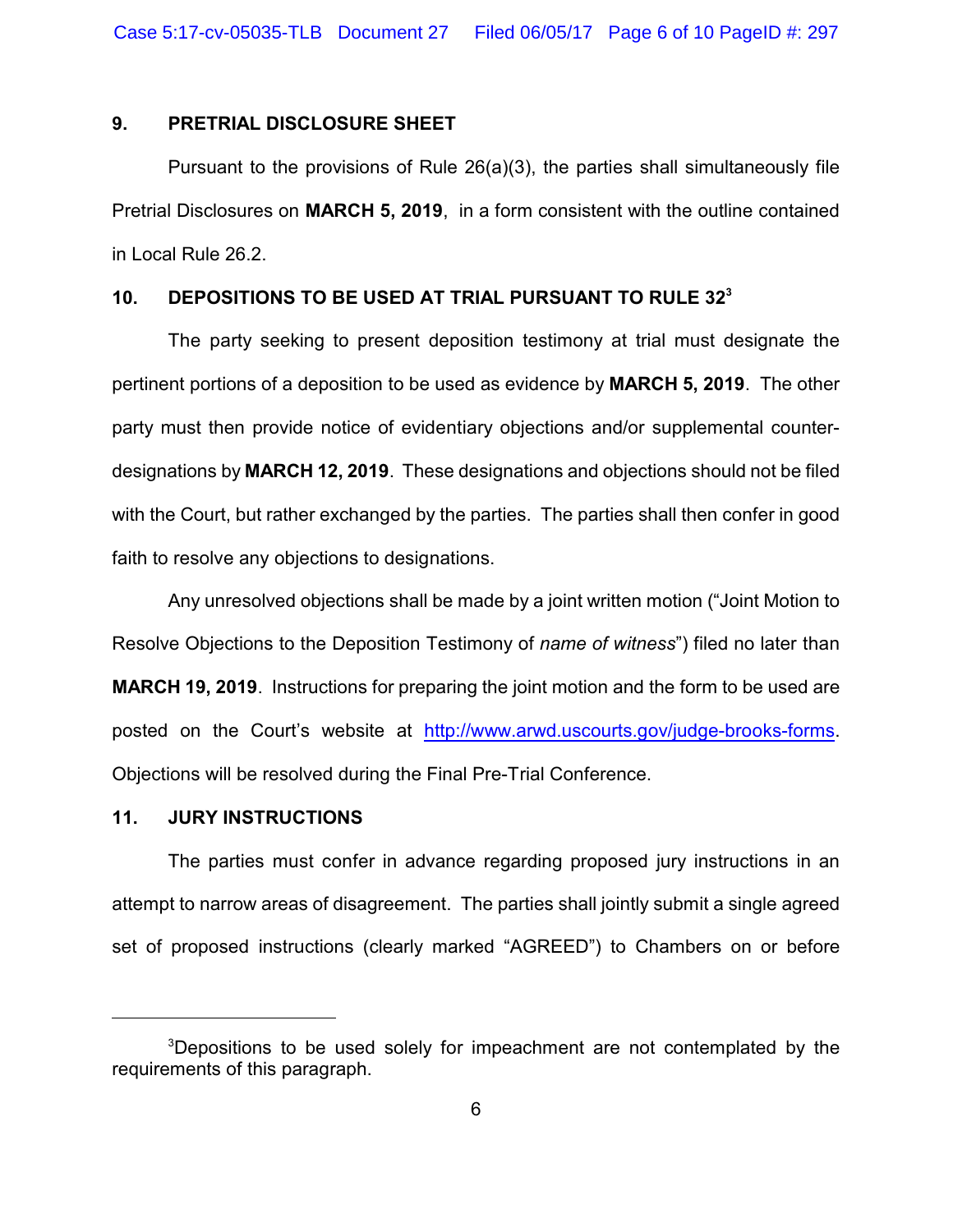**MARCH 26, 2019**. Proposed verdict forms should be submitted as well. Counsel should use model instructions whenever possible from the Eighth Circuit, AMI, or Federal Jury Practice and Instructions (5th Edition), as applicable, and should note the source and/or basis of the instruction at the end of each instruction.

If the parties cannot agree to a particular instruction(s), the party requesting a disputed instruction must submit it to the Court and to opposing counsel by the same date Agreed Instructions are due. Such instructions should be clearly marked as "[Plaintiff's/Defendant's] DISPUTED Instruction No. \_\_\_." The legal basis for the instruction and brief description of the parties' disagreement shall be provided with the instruction (either in the space below the form of the instruction or attached on a separate page).

The parties should follow the same process to submit "agreed" and "disputed" proposed verdict forms. Agreed and disputed instructions/verdict forms should be submitted electronically in WordPerfect or Word format to *tlbinfo@arwd.uscourts.gov*.

#### **12. STATEMENT OF THE CASE**

Each party must submit via email by **MARCH 26, 2019** a concise non-argumentative statement/overview of the case, *no more than one double spaced page in length*, that it proposes the Court to read to the venire panel.

#### **13. STIPULATIONS**

By no later than **MARCH 19, 2019**, the parties shall confer, identify, and agree to a set of written stipulations of (1) important dates in the chronology of the dispute, and (2) any substantive facts necessary or useful in establishing a parties' claims, damages, or

7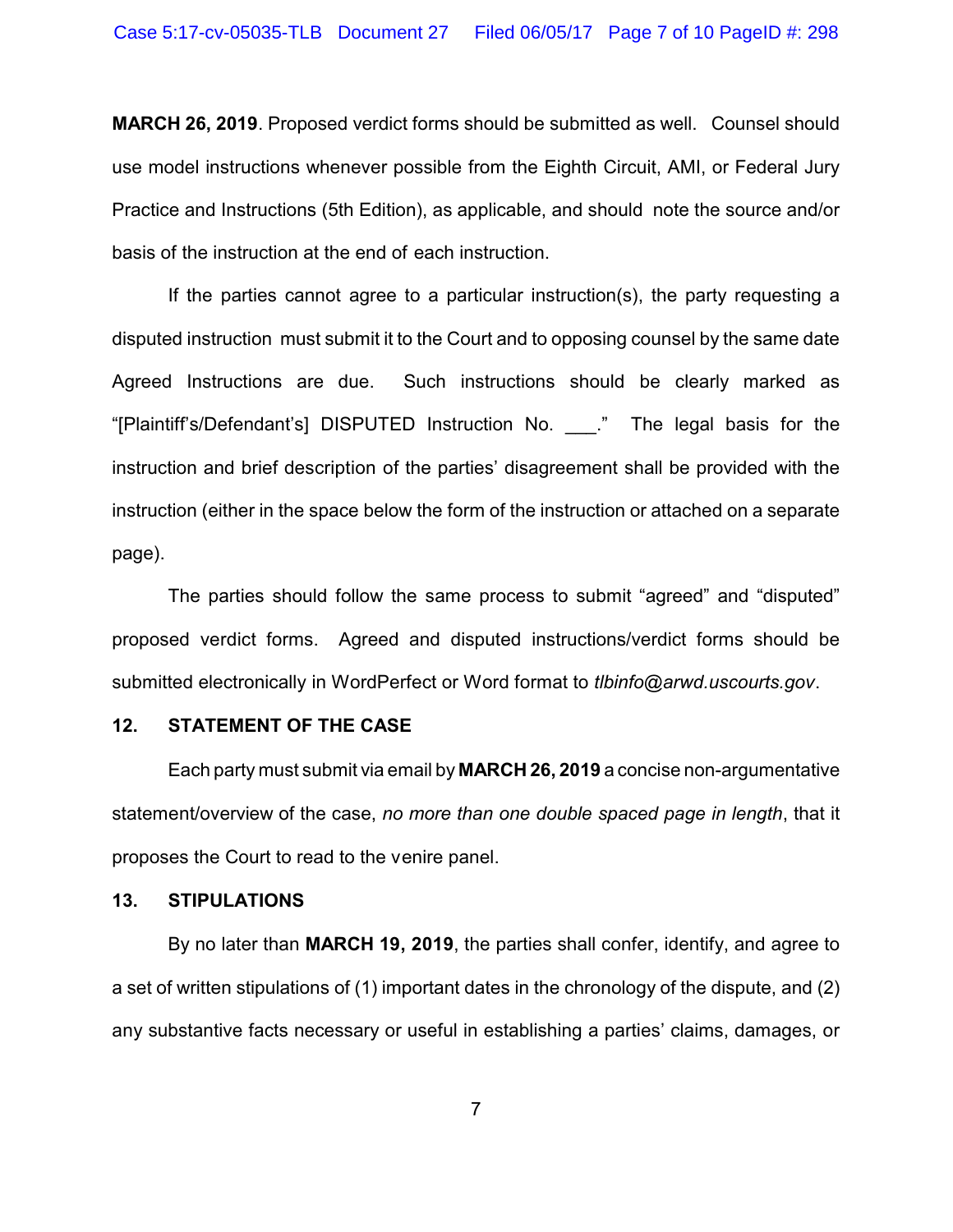defenses. The parties shall email the stipulations to the Court by no later than **MARCH 29, 2019**. Stipulations will be marked and received as a Court's exhibit for the record, and may be read/shown to the jury at an appropriate time(s) during the trial. The parties are encouraged to make use of stipulations as a means of narrowing and simplifying fact issues submitted to the jury.

#### **14. WITNESS AND EXHIBIT LISTS**

Each party shall submit "final" witness and exhibit lists to the Court by no later than **MARCH 29, 2019**. The lists should be in the format as posted on the Court's website at <http://www.arwd.uscourts.gov/judge-brooks-forms>. Witnesses shall be grouped together under headings indicating whether they "will be called" or merely "may be called" to testify.

Trial Exhibits must be identified, numbered, provided, and made available to opposing counsel in advance of the deadline. Counsel must then review and confer for the purpose of identifying any exhibits to which agreement or objections are contemplated. The final numbered exhibit list provided to the Court should therefore indicate—for each applicable exhibit—whether opposing counsel intends to "agree" (subject to proponent laying proper foundation) or "object" to its introduction. Prior to trial, the parties shall further confer and identify which, if any, of the agreed exhibits may be stipulated into evidence *in mass* at the beginning of the trial. Please promptly notify the Court via email as to which exhibits will be received in this manner.

Unless otherwise directed by the Court, each party shall provide a notebook of its final proposed exhibits(numbered, indexed, and tabbed) to Chambers by no later than **APRIL 10, 2019**.

8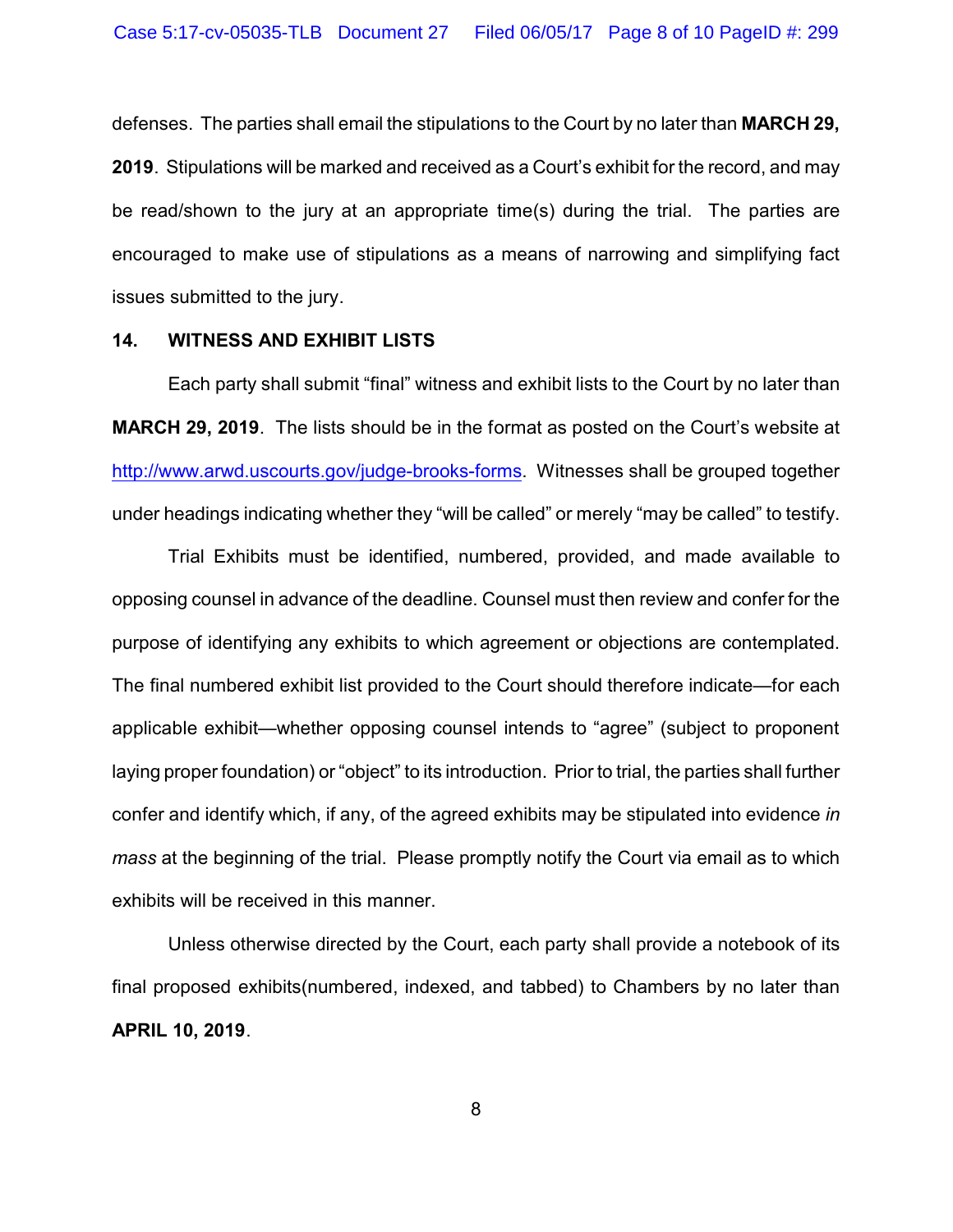#### **15. DEADLINES**

The deadlines set forth above are firm. Extensions and/or continuances will not be considered absent very extraordinary and compelling circumstances.

#### **16. SUMMARY TABLE AND FORMS**

A table summarizing the deadlines is attached. In the event of a discrepancy between this Order and the summary table, the deadline set forth in the Order is controlling. The forms are available for download on the Court's public website http://www.arwd.uscourts.gov/judge-brooks-forms.

# **17. COMMUNICATION WITH COURT REGARDING TRIAL OR SETTLEMENT**

Settlements should be immediately reported to the Court.<sup>4</sup> Please communicate any late developing settlement or problems/issues (i.e. over the weekend prior to trial) to the Courtroom Deputy, Sheri Craig, at (479) 695-4460 or tlbinfo@arwd.uscourts.gov. If notice of settlement is received after **1 :00 p.m. on APRIL 12, 2019,** the parties will be assessed any costs associated with the Court's inability to timely recall the jury panel from reporting. The parties are further advised that the case will not be removed from the trial docket until an order of dismissal has been entered.

**IT IS SO ORDERED** this  $\rightarrow$  **day of June, 2017** 

*LHNOTHY L. BROOKS* **UNITED STATES DISTRICT JUDGE** 

<sup>4</sup> Prompt notification is of great help to the Court in the management of remaining cases set for a given trial term.